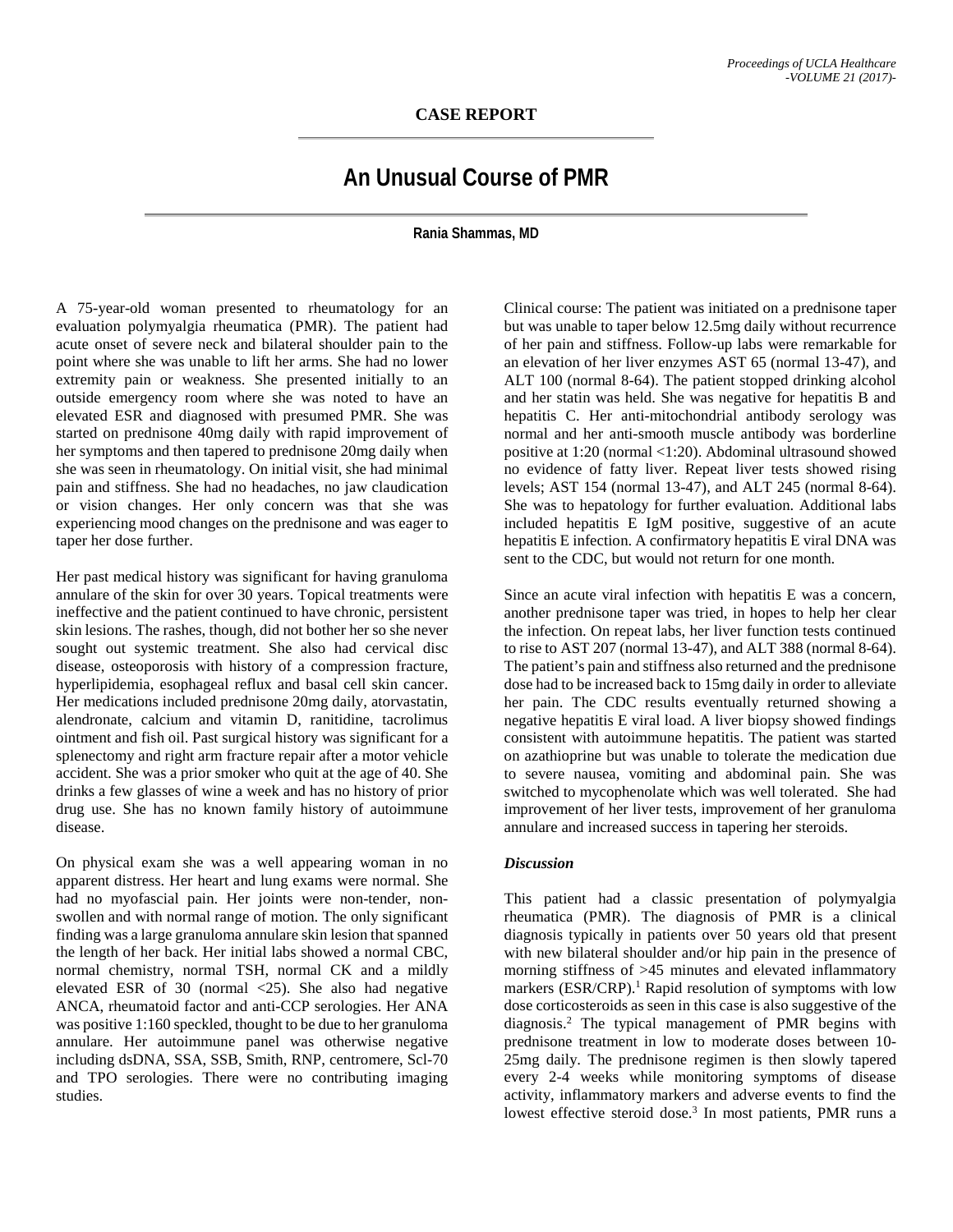self-limited course, and glucocorticoid therapy can eventually be discontinued after one to two years. However, some patients have persistent or relapsing disease that requires a longer treatment.2

This patient's clinical course became more complex after developing abnormal liver tests, thought to be initially due to hepatitis E when her Hepatitis IgE IgM level returned positive. There is no known association between Hepatitis E and PMR but general arthralgias and myalgias have been reported with an acute infection. Other extra-hepatic manifestations reported with hepatitis E infection include neuralgic amyotrophy, Guillain Barre syndrome, cryoglobulinemia, glomerulonephritis, pancreatitis, meningitis, thyroiditis, myocarditis and hematologic abnormalities.<sup>4</sup> A higher rate of anti-hepatitis E virus seroprevalence has been reported in patients with autoimmune hepatitis when compared to healthy controls, patients with RA as well as patients with hepatitis B or C.5 It is unclear if the hepatitis E infection is a trigger for the development of autoimmune hepatitis or if there are higher false positive lab results due to other elevated circulating autoimmune antibodies.4

The patient's liver abnormalities were concluded to be due to autoimmune hepatitis based on her liver biopsy, borderline positive smooth antibody level, negative PCR IgE viral levels and positive response to steroid treatment. Concurrent autoimmune diseases are common in patients with autoimmune hepatitis and mirror the full range of known autoimmune diseases. In a study of 278 patients with autoimmune hepatitis, 111 (40%) were found to have concurrent autoimmune disease. Besides overlap syndromes for primary biliary sclerosis, autoimmune thyroiditis was the most common concurrent disease (28 patients, 10%). Other concurrent autoimmune diseases comprised of vitiligo (5 patients), rheumatoid arthritis (5 patients), Sjogren syndrome (4 patients), ulcerative colitis (4 patients), celiac disease (3 patients), systemic lupus (2 patients), type I diabetes (2 patients), multiple sclerosis (2 patients), and polymyalgia rheumatica (2 patients).6

Furthermore, the patient had long-standing granuloma annulare. Granuloma annulare is a benign granulomatous inflammatory skin condition of unknown cause. There have been many proposed disease associations and triggers. The most common disease associations reported have been with insulin-dependent diabetes and dyslipidemia. Other reported associations include thyroid disease, uveitis, HIV and hepatitis B and C. Many triggers have also been reported that include tattoos, lightening, bee stings, vaccines to Hepatitis B, tetanus and BCG, as well as medications such as allopurinol, and topiramate. Medications with anti-TNF therapy and interferon have shown to help in some cases and be a triggers in others.<sup>7</sup> Treatment is not always needed as spontaneous resolution of granuloma annulare is frequently observed, especially in localized forms. Disseminated manifestations as seen in this patient tend to persist longer. Treatment options include topical steroids, tacrolimus ointment or systemic treatments with dapsone, hydroxychloroquine, retinoids, fumaric acid, cyclosporine, and anti-TNFα.<sup>8</sup>

It is unusual to have a combination of granuloma annulare, PMR and autoimmune hepatitis in the same patient. The patient's symptoms did not improve until all components of her autoimmunity were addressed with both prednisone and mycophenolate. This case highlights the need to monitor for overlaps of autoimmune diseases that can be contributing to the overall clinical picture.

## **REFERENCES**

- 1. **Dasgupta B, Cimmino MA, Kremers HM, Schmidt WA, Schirmer M, Salvarani C, Bachta A, Dejaco C, Duftner C, Jensen HS, Duhaut P, Poór G, Kaposi NP, Mandl P, Balint PV, Schmidt Z, Iagnocco A, Nannini C, Cantini F, Macchioni P, Pipitone N, Del Amo M, Espígol-Frigolé G, Cid MC, Martínez-Taboada VM, Nordborg E, Direskeneli H, Aydin SZ, Ahmed K, Hazleman B, Silverman B, Pease C, Wakefield RJ, Luqmani R, Abril A, Michet CJ, Marcus R, Gonter NJ, Maz M, Carter RE, Crowson CS, Matteson EL.**  2012 Provisional classification criteria for polymyalgia rheumatica: a European League Against Rheumatism/American College of Rheumatology collaborative initiative. *Arthritis Rheum.* 2012 Apr;64(4):943-54. doi: 10.1002/art.34356. PubMed PMID: 22389040.
- 2. **Chuang TY, Hunder GG, Ilstrup DM, Kurland LT.** Polymyalgia rheumatica: a 10-year epidemiologic and clinical study. *Ann Intern Med.* 1982 Nov;97(5):672-80. PubMed PMID: 6982645.
- 3. **Dejaco C, Singh YP, Perel P, Hutchings A, Camellino D, Mackie S, Abril A, Bachta A, Balint P, Barraclough K, Bianconi L, Buttgereit F, Carsons S, Ching D, Cid M, Cimmino M, Diamantopoulos A, Docken W, Duftner C, Fashanu B, Gilbert K, Hildreth P, Hollywood J, Jayne D, Lima M, Maharaj A, Mallen C, Martinez-Taboada V, Maz M, Merry S, Miller J, Mori S, Neill L, Nordborg E, Nott J, Padbury H, Pease C, Salvarani C, Schirmer M, Schmidt W, Spiera R, Tronnier D, Wagner A, Whitlock M, Matteson EL, Dasgupta B; European League Against Rheumatism; College of Rheumatology.** 2015 Recommendations for the management of polymyalgia rheumatica: a European League Against Rheumatism/American College of Rheumatology collaborative initiative. *Ann Rheum Dis.* 2015 Oct;74(10):1799-807. doi:10.1136/annrheumdis-2015- 207492. PubMed PMID: 26359488.
- 4. **Pischke S, Hartl J, Pas SD, Lohse AW, Jacobs BC, Van der Eijk AA.** Hepatitis E virus: Infection beyond the liver? *J Hepatol.* 2017 May;66(5):1082-1095. doi: 10.1016/j.jhep.2016.11.016. Epub 2016 Nov 29. Review. PubMed PMID: 27913223.
- 5. **Pischke S, Gisa A, Suneetha PV, Wiegand SB, Taubert R, Schlue J, Wursthorn K, Bantel H, Raupach R, Bremer B, Zacher BJ, Schmidt RE, Manns MP, Rifai K, Witte T, Wedemeyer H.** Increased HEV seroprevalence in patients with autoimmune hepatitis. *PLoS One.* 2014 Jan 21;9(1):e85330. doi: 10.1371/journal.pone.0085330. eCollection 2014.